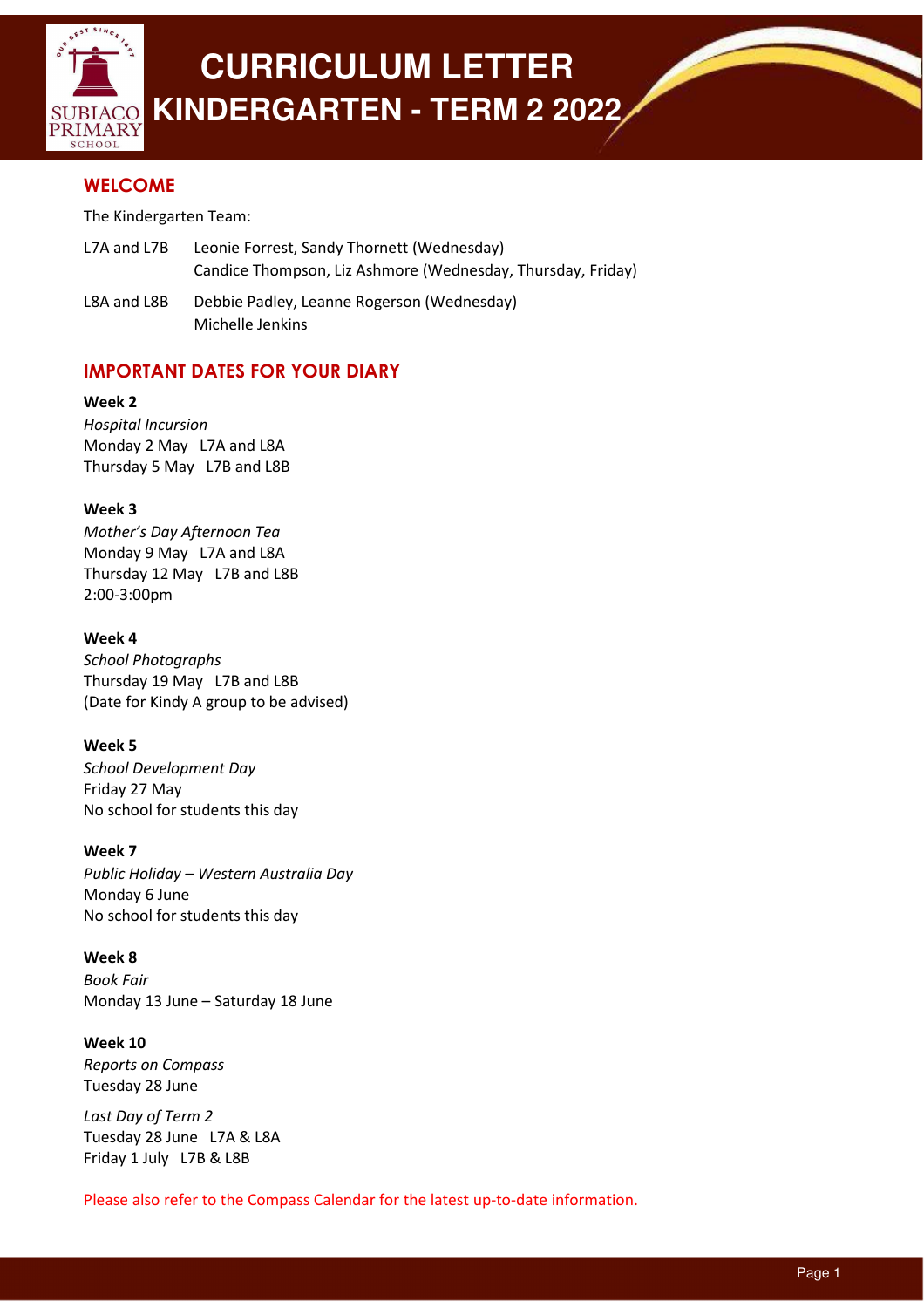## ENGLISH

Building aural and oral language and active listening is the foundation to literacy success (Learning Outcome 5: Communication, Kindergarten Curriculum Guidelines of WA). Our focus this term will be:

- Narrative/comprehension take home books
- Sequencing 3-4 main events in a predictive text
- Learning letter **sounds** (s, a, t, p, i, n)
- Talk for Writing
- Heggerty (syllables, rhyming, onset and rime, blending, segmenting, nursery rhymes)
- News!

# MATHEMATICS

We will be focusing on the below outcomes in a purposeful, open-ended and meaningful way (Learning Outcome 4: Learning and Thinking, Kindergarten Curriculum Guidelines of WA):

- Copying and creating 2 part patterns
- Positional language (next-to, under, behind etc.)
- Subitising (instantly recognising patterns on a die)
- Ordering numbers to 5 and then to 10

## HEALTH & WELLBEING

#### Social Skills

By now you may have heard the children talk about Lovey Dove and Cloud. These are characters in our Kimochi social skills program. Kimochi (KEY.MO.CHEE) means "feeling" in Japanese. This program helps children to learn how to identify and express feelings. With these skills, children can communicate their feelings more effectively in emotional moments. Positive social skills such as these, lead to lasting friendships and success in all aspects of life.

So far, the children have learned that some feelings we like to have and some feelings we don't like to have. They come and go. Lovey Dove feels kind and friendly. Cloud sometimes feels happy and sometimes sad. When he feels mad, he tries to manage his upset feelings by using a calm down breath. We're looking forward to introducing the children to Hugtopus, Bug and Cat.

### Library

We love seeing the children delight in going to the library on Wednesdays. Now that they understand the borrowing process, this term we will be focusing on some specific concepts such as:

- Parts of a book: front cover with the title/author/illustrator, back cover with information about the content. We will also talk about the spine, the text, illustrations and page numbers.
- **Characters**
- **Setting**
- Fiction/Non-Fiction

## MOTOR SKILLS

### Fine Motor Skills

This term our focus is pencil grip, big body movements (Peggy Lego), using playdough, climbing, cutting, using tweezers, tongs and painting. These activities all help support fine motor development.

### Gross Motor

Animal Fun is a movement program to help children improve their gross and fine motor skills and social skills. It was designed by physiotherapists, occupational therapists, and psychologists from Curtin University's Health Sciences Faculty. We will start this program in Week 5.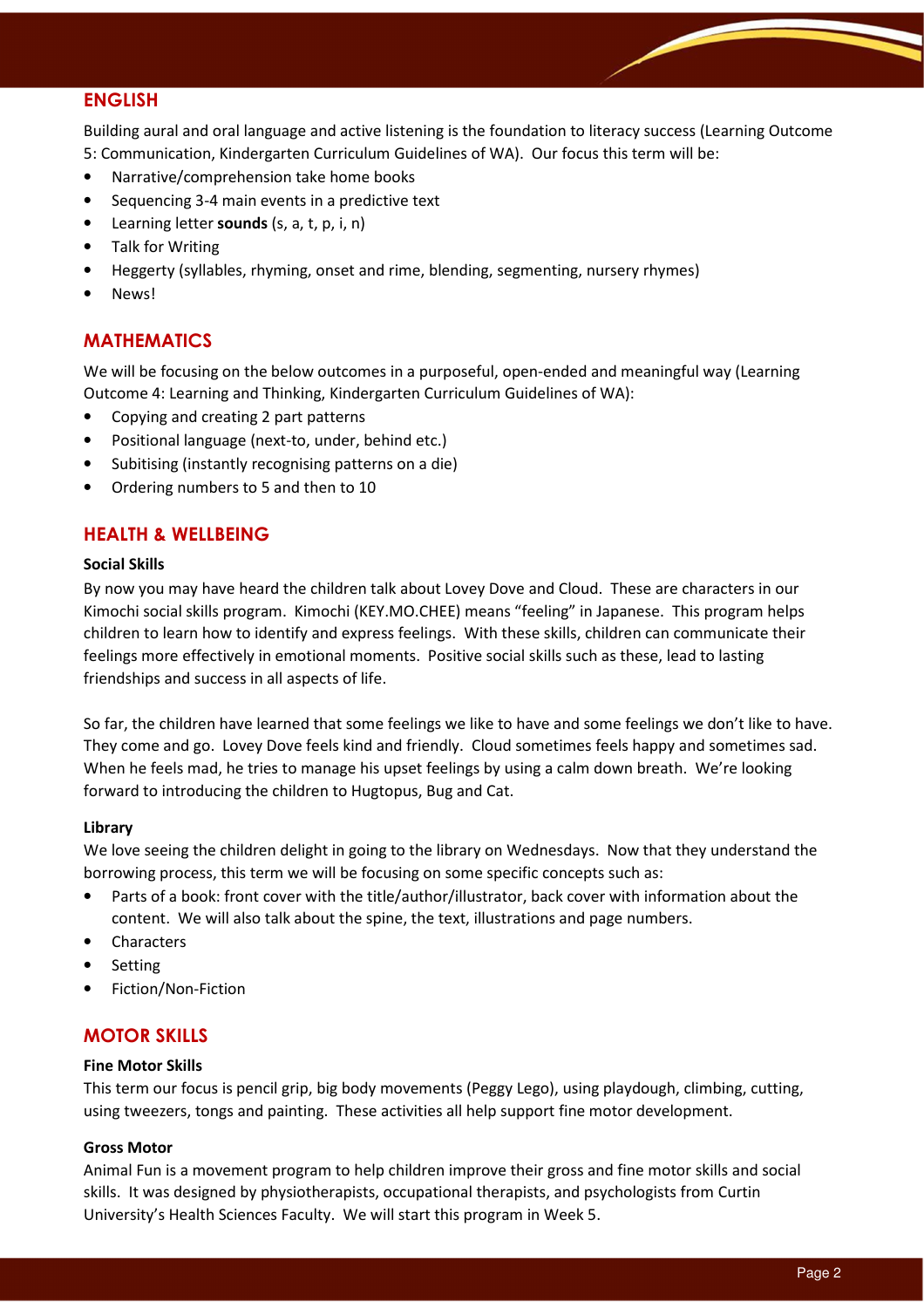# **SCIENCE**

L7: We are learning about Australian flora and fauna and Australia's First Nations People. L8: We are learning about African flora and fauna.

## REMINDERS

#### Clothing

Please pack a spare change of clothes EVERY Kindy Day and put your child's name on all their belongings. Please also ensure you have a bag (eg. plastic or reusable) to put your child's soiled clothes into - we have none left in Kindy. If anyone has any spare bags at home, we would love donations to Kindy.

#### Drop Off and Pick Up

Please remember that morning drop off is between 8.30-8.50am at the Kindy classroom. If you arrive after 8.50am, please sign your child in through the front office and collect a late slip. Afternoon pick up is 3.00pm, from the Kindergarten classroom.

#### Illness

Please be mindful that illnesses spread quickly in the classroom. If your child has been vomiting, has a runny nose or a fever, please do not bring them into school until at least 24 hours since their last episode. Our focus is for effective personal hygiene, such as remembering how to 'catch a sneeze,' how to cough into their elbow and how to wash their hands thoroughly.

#### Library

Please remind your child to bring their library bag and book to Kindy every Wednesday they attend school.

#### Hats & Drink Bottles

Ensure that your child brings their LABELLED hat and drink bottle to school each day.

#### Nut Aware School

We are a 'Nut Aware School'. Please do not pack anything containing nuts in your child's lunch box. Please check Muesli Bar ingredients before sending to Kindy.

### Parent Roster

The parent rosters have been placed on the class notice board in the Kindy corridor. Please put your name down if you are available to help in the mornings.

#### Washing & Playdough Rosters

We require families to volunteer each week to do the washing and make new playdough for the following week. The rosters are on the notice board in the Kindy corridor.

## DIGITAL USERS AT SUBIACO PRIMARY SCHOOL

Safe and ethical digital use is a priority at Subiaco Primary School. On a daily basis, we show our students how to utilise technology in a safe and ethical way. Parent partnership in this journey is crucial. Online safety advice for parents from e-Safety Commission can be found here

https://www.esafety.gov.au/sites/default/files/2020-04/aus-global-parent-online-safety-advice\_1.pdf The Telethon Institute have developed Beacon – a cyber-safety educational app to keep parents up to date with trusted information to keep kids safe online https://beacon.telethonkids.org.au/